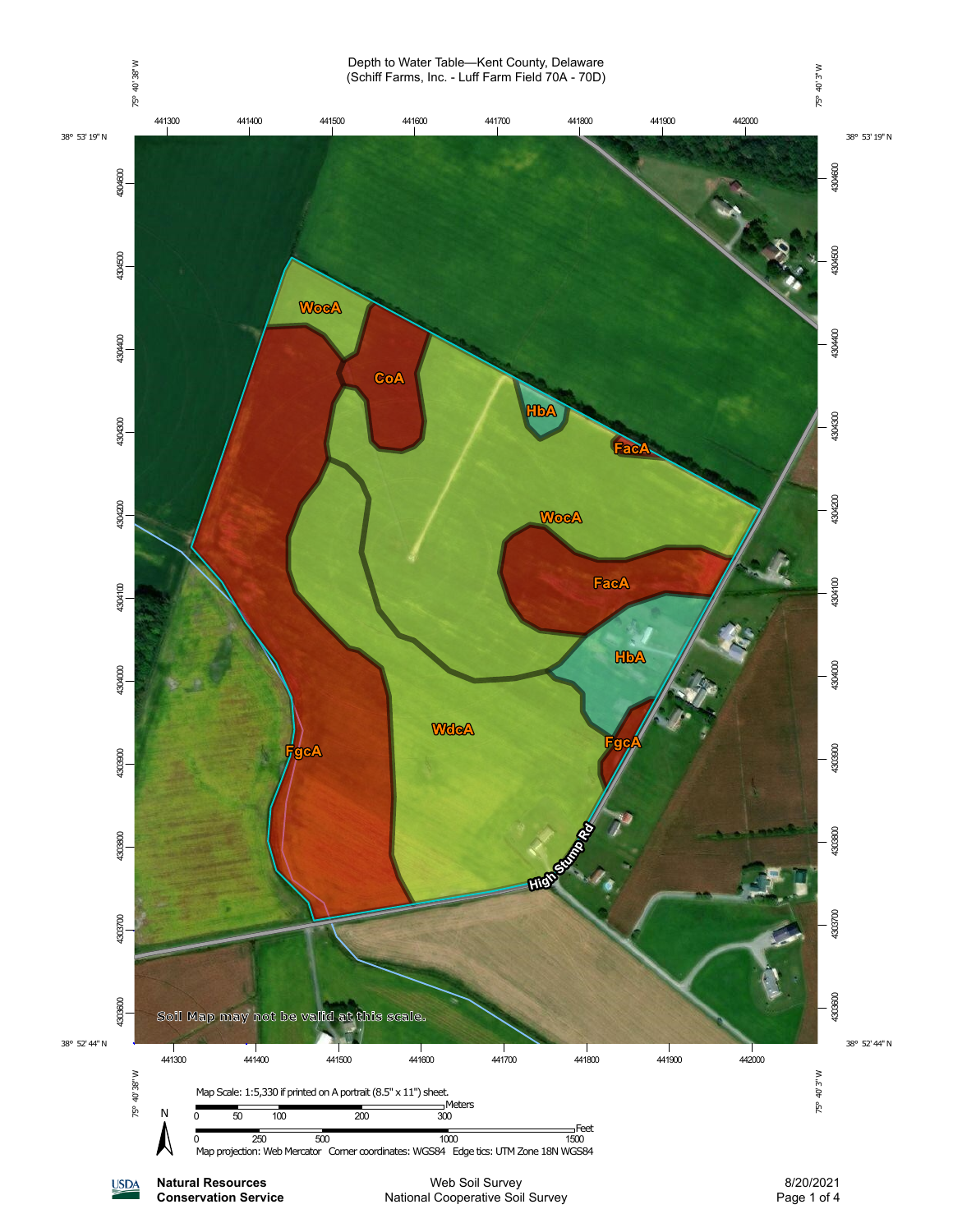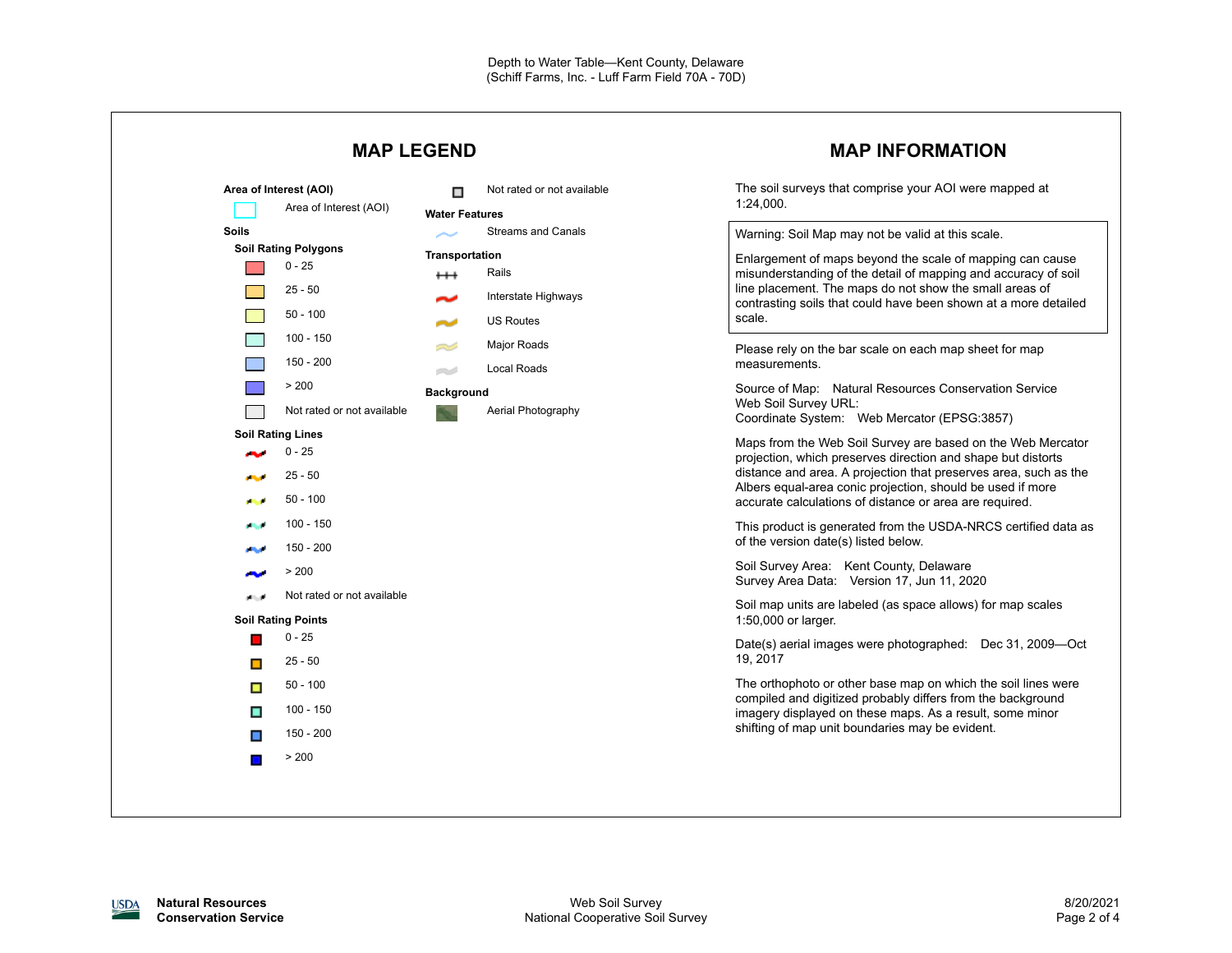# **Depth to Water Table**

| Map unit symbol                    | Map unit name                                                                       | <b>Rating (centimeters)</b> | <b>Acres in AOI</b> | <b>Percent of AOI</b> |  |  |
|------------------------------------|-------------------------------------------------------------------------------------|-----------------------------|---------------------|-----------------------|--|--|
| CoA                                | Corsica mucky loam, 0<br>to 2 percent slopes                                        | 5                           | 3.0                 | 3.8%                  |  |  |
| FacA                               | Fallsington sandy<br>loams, 0 to 2 percent<br>slopes, Mid-Atlantic<br>Coastal Plain | 13                          | 5.4                 | 6.6%                  |  |  |
| FgcA                               | Fallsington loams, 0 to 2   13<br>percent slopes, Mid-<br>Altlantic Coastal Plain   |                             | 21.2                | 26.2%                 |  |  |
| <b>HbA</b>                         | Hambrook sandy loam,<br>0 to 2 percent slopes                                       | 114                         | 4.8                 | 5.9%                  |  |  |
| <b>WdcA</b>                        | Woodstown sandy loam, 61<br>0 to 2 percent slopes,<br>Mid-Atlantic Coastal<br>Plain |                             | 20.2                | 24.9%                 |  |  |
| <b>WocA</b>                        | Woodstown loam, 0 to 2<br>percent slopes, Mid-<br><b>Atlantic Coastal Plain</b>     | 61                          | 26.4                | 32.6%                 |  |  |
| <b>Totals for Area of Interest</b> |                                                                                     |                             | 81.0                | 100.0%                |  |  |

# **Description**

"Water table" refers to a saturated zone in the soil. It occurs during specified months. Estimates of the upper limit are based mainly on observations of the water table at selected sites and on evidence of a saturated zone, namely grayish colors (redoximorphic features) in the soil. A saturated zone that lasts for less than a month is not considered a water table.

This attribute is actually recorded as three separate values in the database. A low value and a high value indicate the range of this attribute for the soil component. A "representative" value indicates the expected value of this attribute for the component. For this soil property, only the representative value is used.

# **Rating Options**

*Units of Measure:* centimeters

*Aggregation Method:* Dominant Component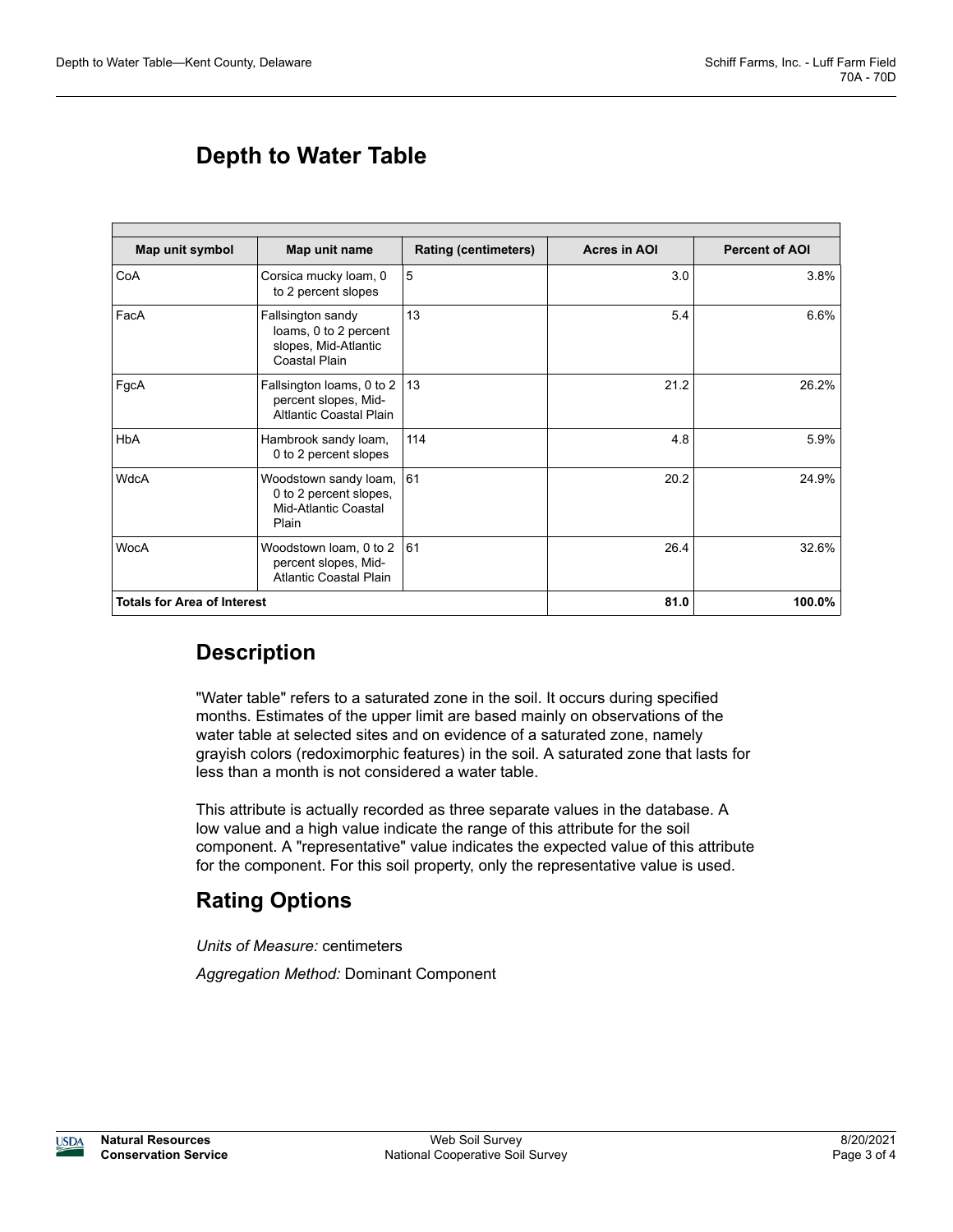Aggregation is the process by which a set of component attribute values is reduced to a single value that represents the map unit as a whole.

A map unit is typically composed of one or more "components". A component is either some type of soil or some nonsoil entity, e.g., rock outcrop. For the attribute being aggregated, the first step of the aggregation process is to derive one attribute value for each of a map unit's components. From this set of component attributes, the next step of the aggregation process derives a single value that represents the map unit as a whole. Once a single value for each map unit is derived, a thematic map for soil map units can be rendered. Aggregation must be done because, on any soil map, map units are delineated but components are not.

For each of a map unit's components, a corresponding percent composition is recorded. A percent composition of 60 indicates that the corresponding component typically makes up approximately 60% of the map unit. Percent composition is a critical factor in some, but not all, aggregation methods.

The aggregation method "Dominant Component" returns the attribute value associated with the component with the highest percent composition in the map unit. If more than one component shares the highest percent composition, the corresponding "tie-break" rule determines which value should be returned. The "tie-break" rule indicates whether the lower or higher attribute value should be returned in the case of a percent composition tie. The result returned by this aggregation method may or may not represent the dominant condition throughout the map unit.

### *Component Percent Cutoff: None Specified*

Components whose percent composition is below the cutoff value will not be considered. If no cutoff value is specified, all components in the database will be considered. The data for some contrasting soils of minor extent may not be in the database, and therefore are not considered.

#### *Tie-break Rule:* Lower

The tie-break rule indicates which value should be selected from a set of multiple candidate values, or which value should be selected in the event of a percent composition tie.

#### *Interpret Nulls as Zero:* No

This option indicates if a null value for a component should be converted to zero before aggregation occurs. This will be done only if a map unit has at least one component where this value is not null.

*Beginning Month:* January

*Ending Month:* December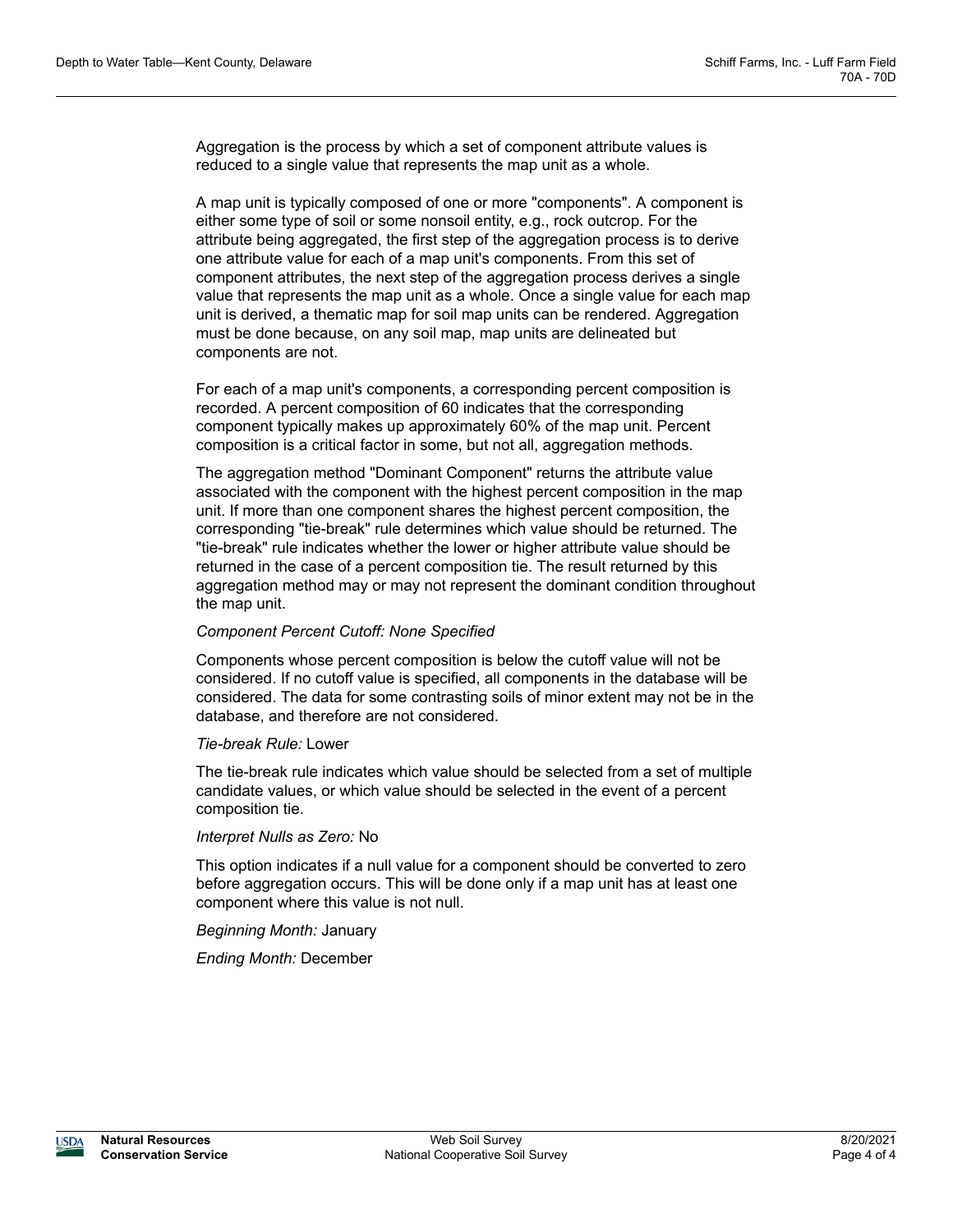

**Conservation Service**

Web Soil Survey National Cooperative Soil Survey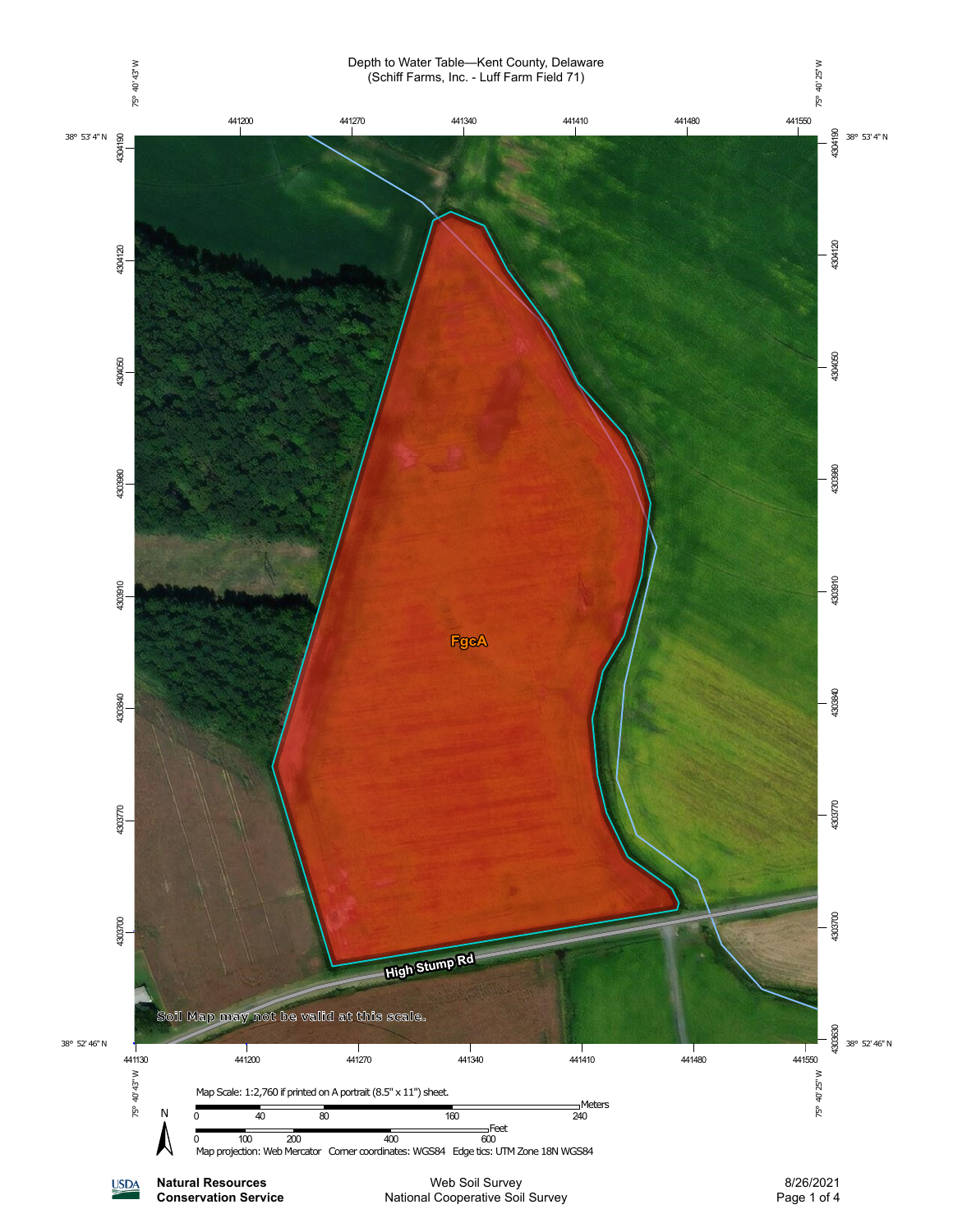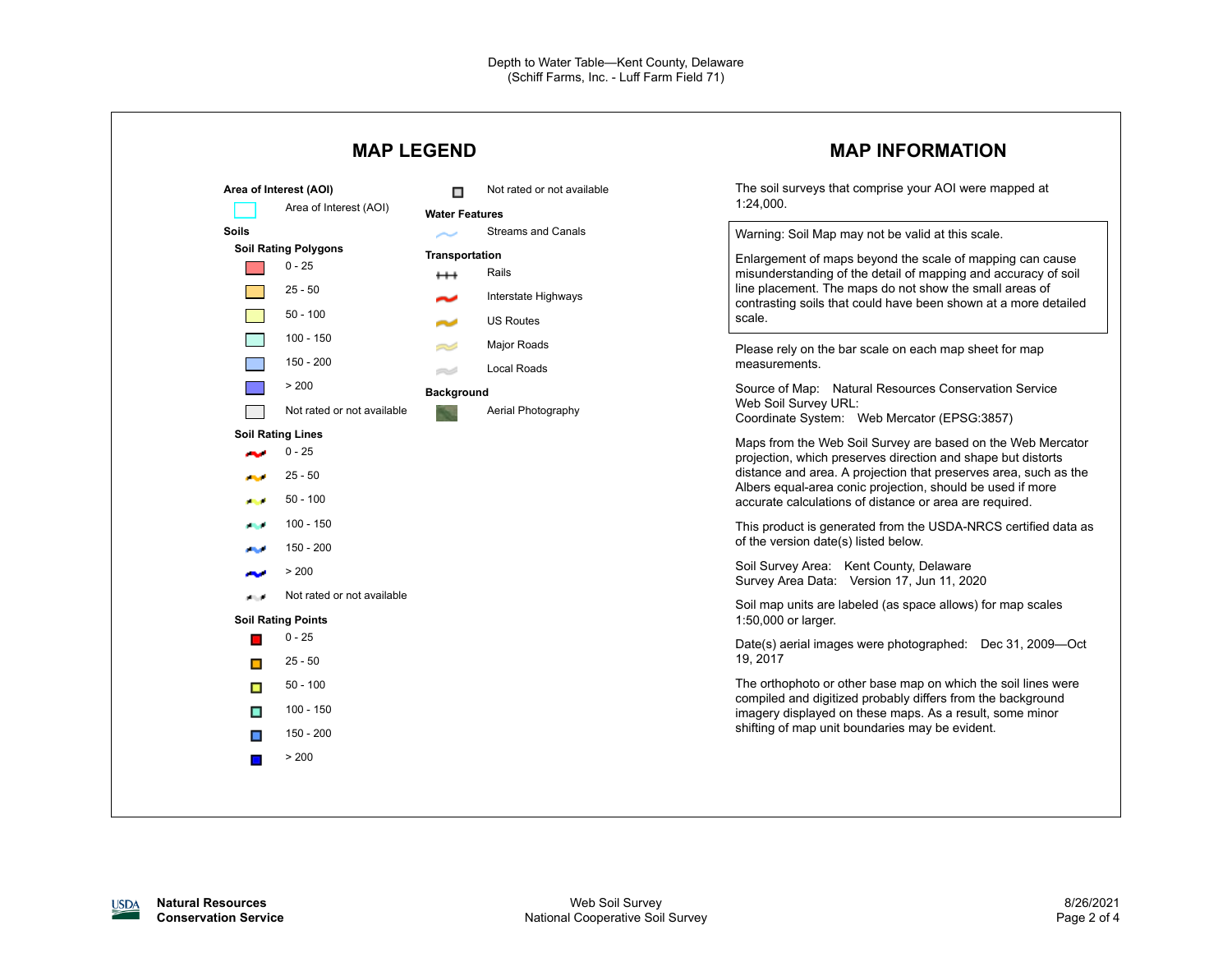# **Depth to Water Table**

| Map unit symbol                    | Map unit name                                                                          | <b>Rating (centimeters)</b> | Acres in AOI | <b>Percent of AOI</b> |
|------------------------------------|----------------------------------------------------------------------------------------|-----------------------------|--------------|-----------------------|
| FqcA                               | Fallsington loams, 0 to $2 \mid 13$<br>percent slopes, Mid-<br>Altlantic Coastal Plain |                             | 18.5         | 100.0%                |
| <b>Totals for Area of Interest</b> |                                                                                        |                             | 18.5         | $100.0\%$             |

## **Description**

"Water table" refers to a saturated zone in the soil. It occurs during specified months. Estimates of the upper limit are based mainly on observations of the water table at selected sites and on evidence of a saturated zone, namely grayish colors (redoximorphic features) in the soil. A saturated zone that lasts for less than a month is not considered a water table.

This attribute is actually recorded as three separate values in the database. A low value and a high value indicate the range of this attribute for the soil component. A "representative" value indicates the expected value of this attribute for the component. For this soil property, only the representative value is used.

# **Rating Options**

## *Units of Measure:* centimeters

## *Aggregation Method:* Dominant Component

Aggregation is the process by which a set of component attribute values is reduced to a single value that represents the map unit as a whole.

A map unit is typically composed of one or more "components". A component is either some type of soil or some nonsoil entity, e.g., rock outcrop. For the attribute being aggregated, the first step of the aggregation process is to derive one attribute value for each of a map unit's components. From this set of component attributes, the next step of the aggregation process derives a single value that represents the map unit as a whole. Once a single value for each map unit is derived, a thematic map for soil map units can be rendered. Aggregation must be done because, on any soil map, map units are delineated but components are not.

For each of a map unit's components, a corresponding percent composition is recorded. A percent composition of 60 indicates that the corresponding component typically makes up approximately 60% of the map unit. Percent composition is a critical factor in some, but not all, aggregation methods.